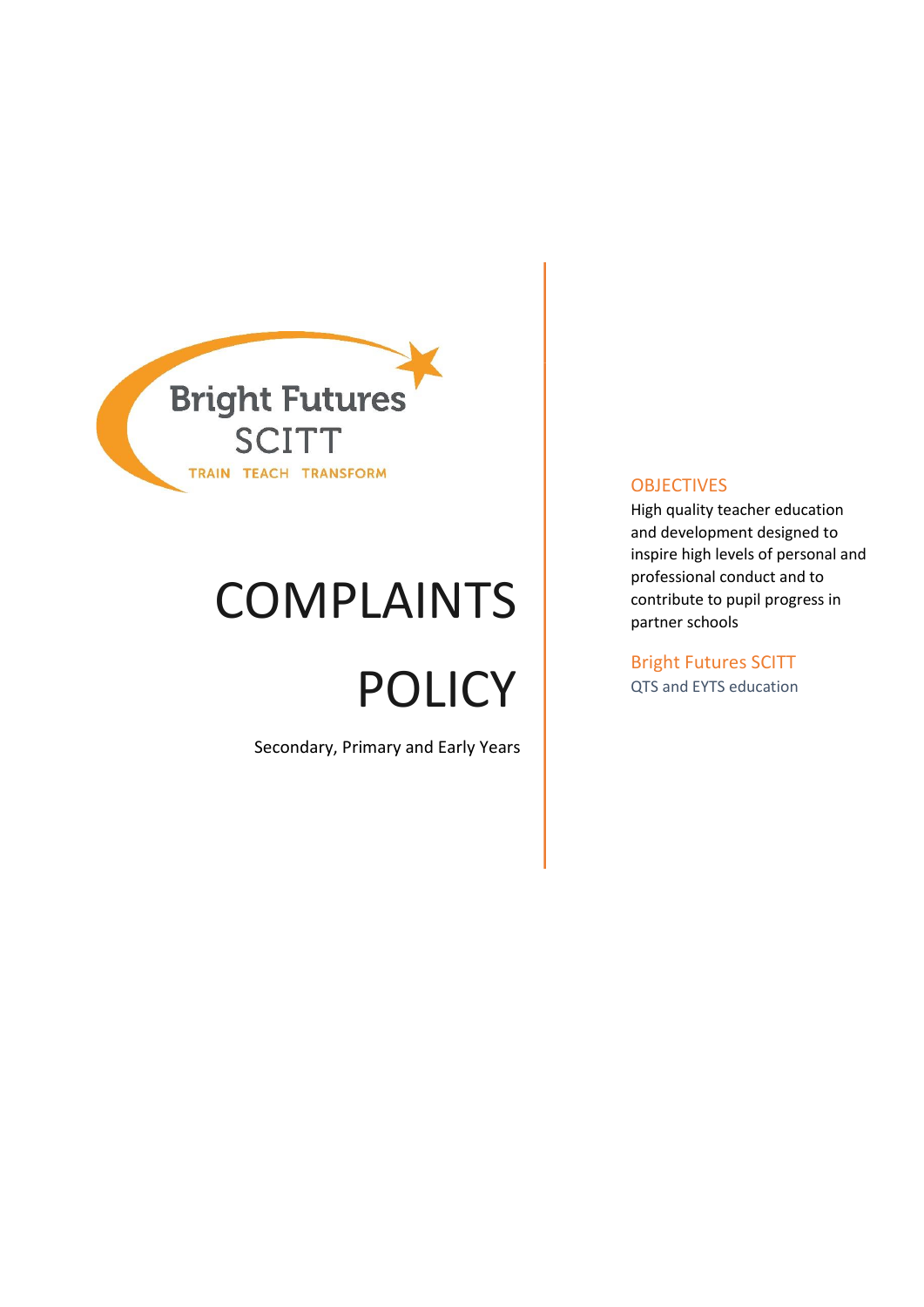

## Contents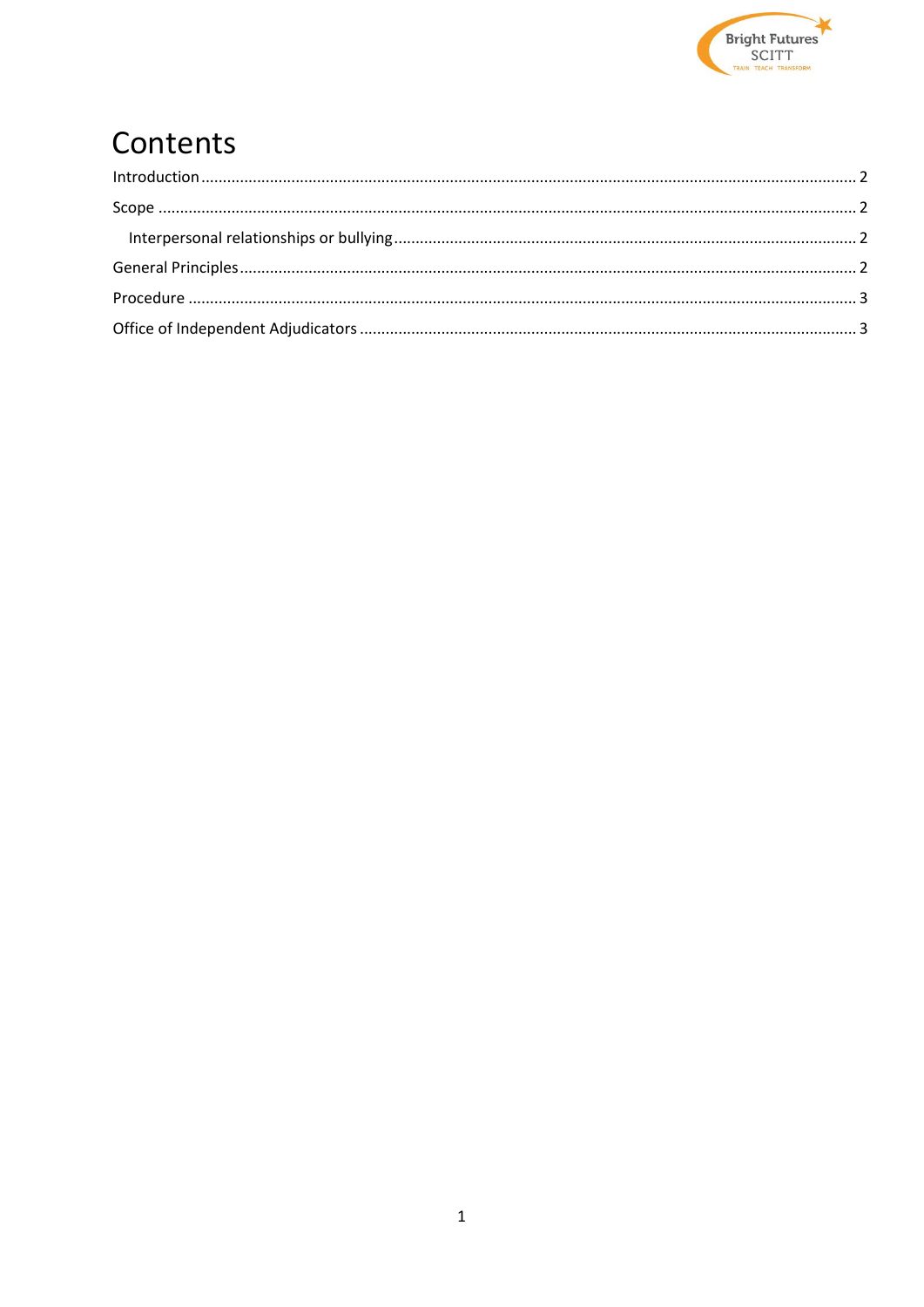

### <span id="page-2-0"></span>Introduction

Bright Futures SCITT is committed to running a programme that has the maximum positive impact for all staff and trainees. We understand that there may be times where things do not work as they should and the SCITT believes that it is in everyone's best interest to resolve concerns and complaints at the earliest possible stage. Before a formal commencement of a complaint, it is expected that the trainee discusses a grievance with the appropriate professional mentor, SCITT QA lead, SCITT manager or SCITT director.

The majority of issues raised by partnership trainee teachers/staff are concerns rather than complaints. Bright Futures SCITT is committed to taking concerns seriously, at the earliest stage, in the hope of keeping the number of formal complaints to a minimum and without needing to implement formal procedures. However, depending on the nature of the complaint, individuals may wish or be asked to follow the SCITT's formal complaints procedure. Bright Futures SCITT reserves the right to reject a formal complaint that it considers to be unsubstantiated or frivolous.

For Bright Futures SCITT to be able to investigate a complaint, it needs to be made within three months of the incident occurring. If a complaint is older than three months it will not be investigated. The prime aim of the policy is to resolve the complaint as fairly and speedily as possible. Formal complaints will be dealt with in a sensitive, impartial and confidential manner.

#### <span id="page-2-1"></span>Scope

The scope of this policy covers most complaints that the Partnership is likely to receive.

This includes, for example –

- Complaints about ITT personnel
- Complaints about placement schools
- Issues with the ITT programme
- Health and safety issues
- The working environment
- Harassment and discrimination

#### <span id="page-2-2"></span>Interpersonal relationships or bullying

It is usual to disregard anonymous complaints unless somebody is prepared to substantiate them. However anonymous complaints may be investigated, at the discretion of the Partnership Lead, if it is felt the complaint is of sufficient seriousness to warrant this.

### <span id="page-2-3"></span>General Principles

Bright Futures SCITT Complaints Procedure will:

- encourage resolution of problems by informal means wherever possible;
- be easily accessible and publicised;
- be simple to understand and use;
- be impartial;
- be non-adversarial;
- allow swift handling with established time-limits for action and keeping people informed of the progress;
- ensure a full and fair investigation;